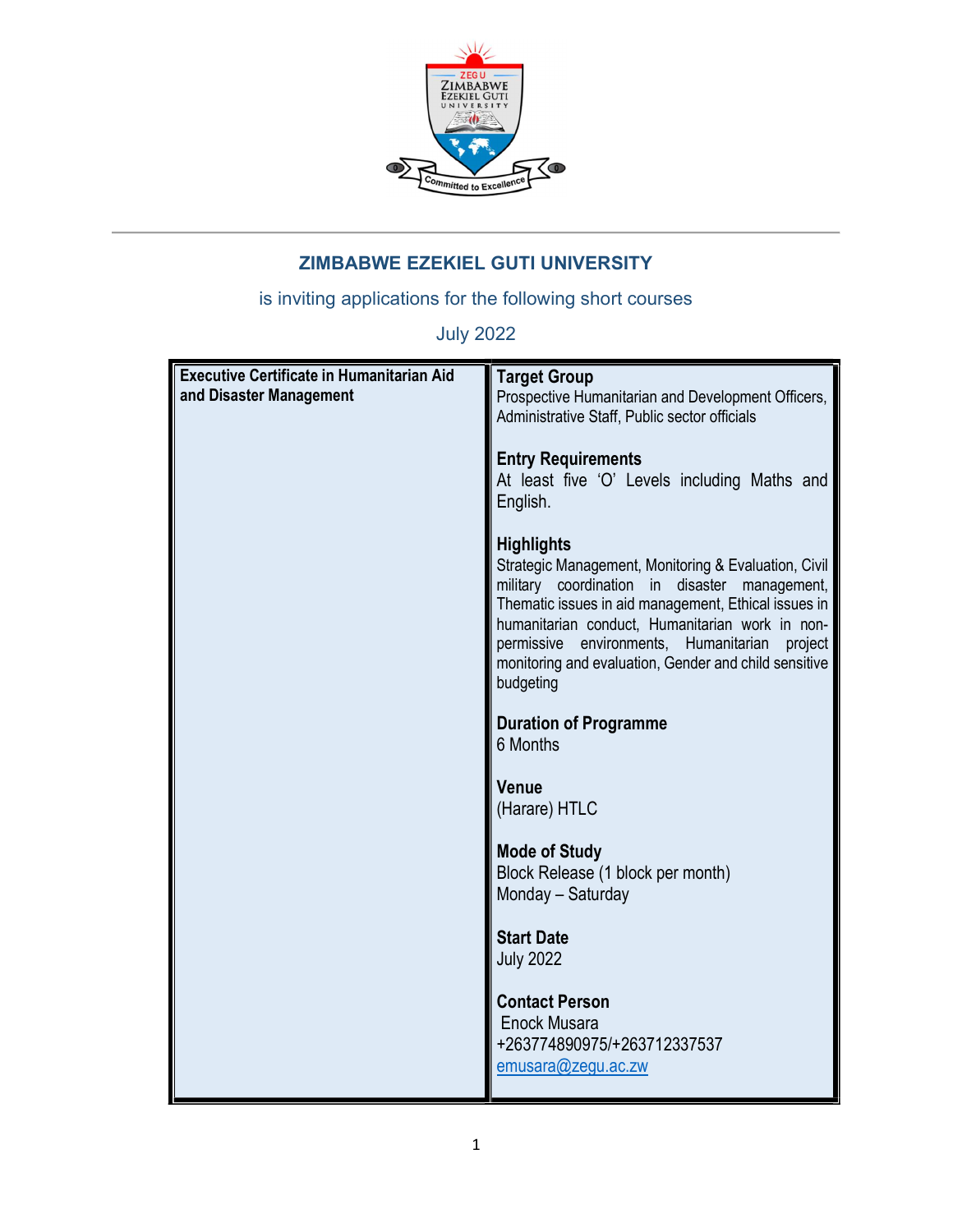| Humanitarian<br><b>Diploma</b><br>in<br><b>Management</b>            | Aid     | <b>Target Group</b><br>Programme/Project Managers, Humanitarian and<br>Development Officers, Administrative<br>Staff,<br>Public sector officials<br><b>Entry Requirements</b><br>At least five 'O' Levels including Maths and English.<br>Tertiary or professional qualification. Diploma in any<br>social science or humanities.<br><b>Highlights</b><br>Principles<br>humanitarian<br>aid<br>disaster<br>$\mathsf{in}$<br>and<br>management,<br>Management of humanitarian aid<br>organisations, Planning and Logistics in humanitarian<br>aid work, HRBA to humanitarian aid work, Building<br>sustainability in humanitarian project responses,<br>Research and Grant proposal writing for humanitarian<br>work, Financial management for humanitarian<br>organisations, GIS for Disaster Management and<br>Humanitarian Assistance, Civil military coordination in<br>disaster management, Gender and child sensitive<br>budgeting.<br><b>Duration of Programme</b><br>12 Months<br><b>Venue</b><br>(Harare) HTLC<br><b>Mode of Study</b><br>Block Release (1 block per month) (2 semesters)<br>Monday - Saturday<br><b>Start Date</b><br><b>July 2022</b><br><b>Contact Person</b><br><b>Enock Musara</b><br>+263774890975/+263712337537<br>emusara@zegu.ac.zw |
|----------------------------------------------------------------------|---------|----------------------------------------------------------------------------------------------------------------------------------------------------------------------------------------------------------------------------------------------------------------------------------------------------------------------------------------------------------------------------------------------------------------------------------------------------------------------------------------------------------------------------------------------------------------------------------------------------------------------------------------------------------------------------------------------------------------------------------------------------------------------------------------------------------------------------------------------------------------------------------------------------------------------------------------------------------------------------------------------------------------------------------------------------------------------------------------------------------------------------------------------------------------------------------------------------------------------------------------------------------------------|
|                                                                      |         |                                                                                                                                                                                                                                                                                                                                                                                                                                                                                                                                                                                                                                                                                                                                                                                                                                                                                                                                                                                                                                                                                                                                                                                                                                                                      |
| <b>Diploma</b><br><b>Migration</b><br>and<br>in<br><b>Management</b> | Refugee | <b>Target Group</b><br>Programme/Project Managers, , Humanitarian<br>and Development Officers, Administrative Staff,<br>Public sector officials<br><b>Entry Requirements</b>                                                                                                                                                                                                                                                                                                                                                                                                                                                                                                                                                                                                                                                                                                                                                                                                                                                                                                                                                                                                                                                                                         |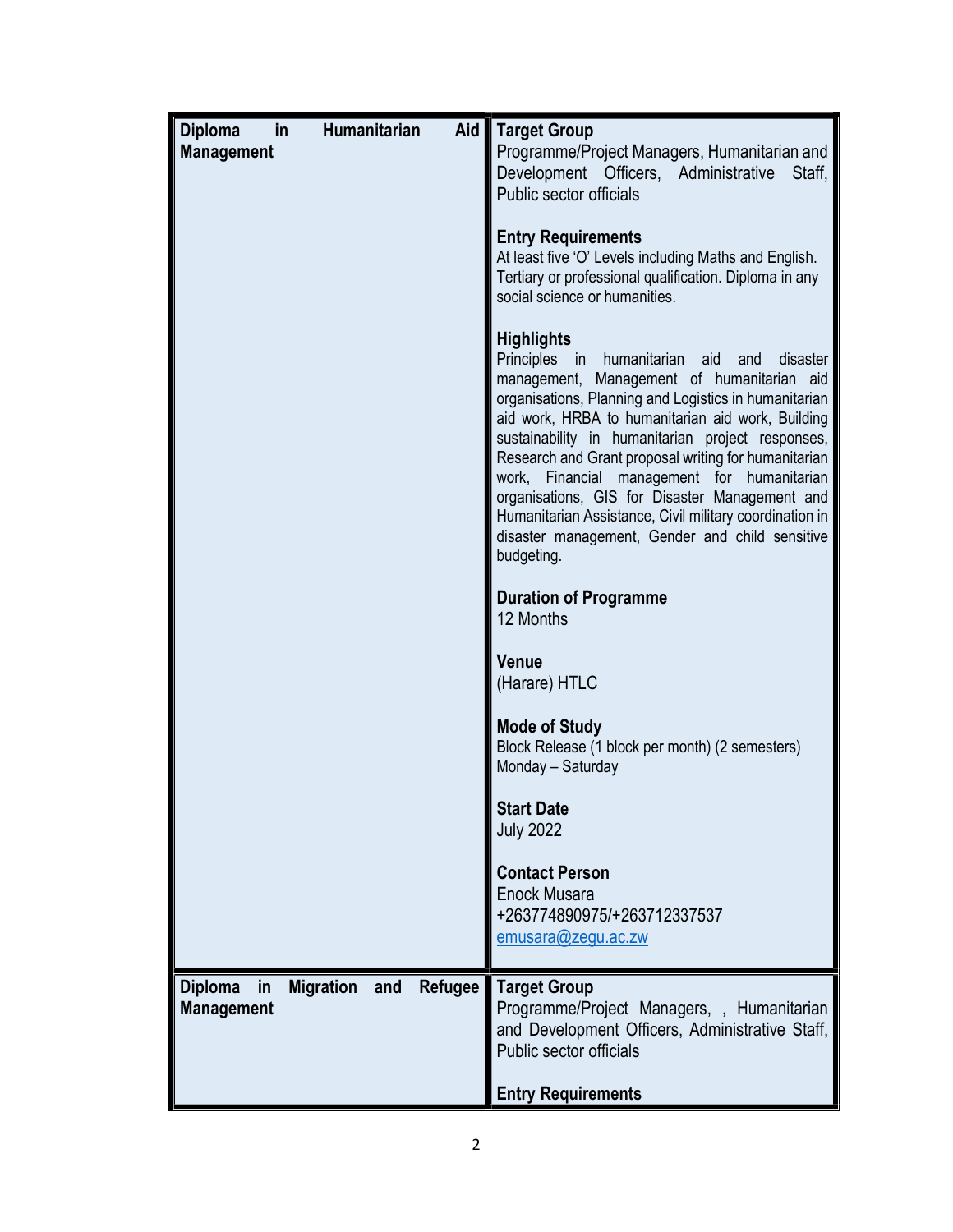|                                                           | At least five 'O' Levels including Maths and<br>English. Tertiary or professional qualification.<br>Diploma or degree in any social sciences or<br>humanities<br><b>Highlights</b><br>Strategic Management, Monitoring & Evaluation,<br>International law and refugees, Migrant and<br>refugee security, Conflict management<br><sub>in</sub><br>migration and refugee issues, Ethical conduct in<br>migration and refugee matters, Building resilience<br>in refugee camps, Sustaining refugee projects<br>etc. |
|-----------------------------------------------------------|------------------------------------------------------------------------------------------------------------------------------------------------------------------------------------------------------------------------------------------------------------------------------------------------------------------------------------------------------------------------------------------------------------------------------------------------------------------------------------------------------------------|
|                                                           | <b>Duration of Programme</b><br>8 Months                                                                                                                                                                                                                                                                                                                                                                                                                                                                         |
|                                                           | Venue<br><b>HTLC</b>                                                                                                                                                                                                                                                                                                                                                                                                                                                                                             |
|                                                           | <b>Mode of Study</b><br>Block Release (1 block per month)<br>Monday - Saturday                                                                                                                                                                                                                                                                                                                                                                                                                                   |
|                                                           | <b>Start Date</b><br><b>July 2022</b>                                                                                                                                                                                                                                                                                                                                                                                                                                                                            |
|                                                           | <b>Contact Person</b><br><b>Enock Musara</b><br>+263774890975/+263712337537<br>emusara@zequ.aczw                                                                                                                                                                                                                                                                                                                                                                                                                 |
| Diploma in Project Planning, Monitoring and<br>Evaluation | <b>Target Group</b><br>Programme/Project Managers, Humanitarian and<br>Development Officers, Public sector officials,<br><b>Administrative Staff</b>                                                                                                                                                                                                                                                                                                                                                             |
|                                                           | <b>Entry Requirements</b><br>At least five 'O' Levels including Maths and<br>English.                                                                                                                                                                                                                                                                                                                                                                                                                            |
|                                                           | <b>Highlights</b><br>Project management, Data analysis in M&E, Data<br>presentation and reporting in M&E, Impact<br>assessment<br>designs,<br>project<br>financial<br>principles<br>of<br>Monitoring<br>management,<br>&                                                                                                                                                                                                                                                                                         |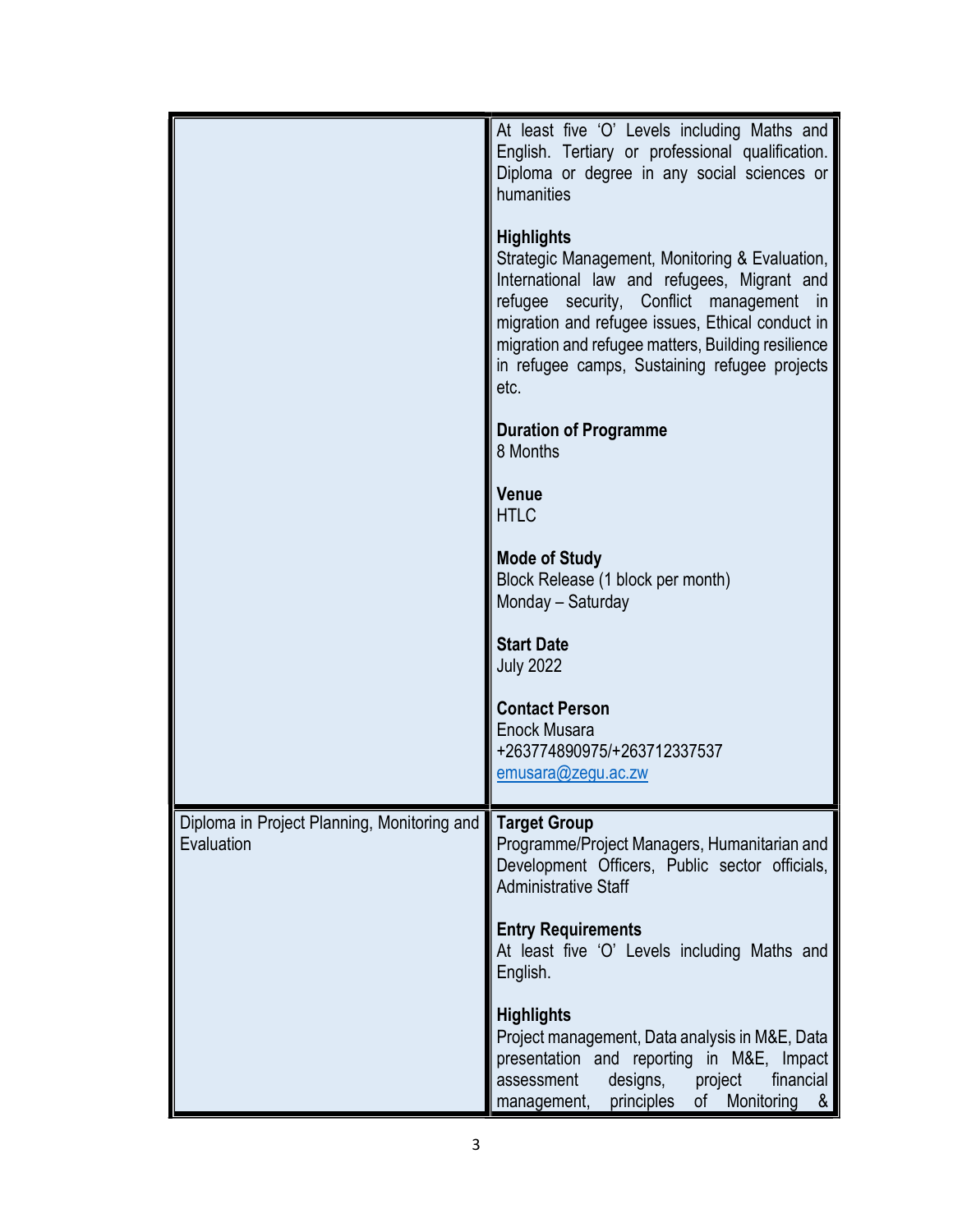|                                                              | Evaluation, Clarificatory evaluation, ICT and M&E<br>etc.<br><b>Duration of Programme</b><br>8 Months<br>Venue<br><b>HTLC</b><br><b>Mode of Study</b><br>Block Release (1 block per month)<br>Monday - Saturday<br><b>Start Date</b><br><b>July 2022</b><br><b>Contact Person</b><br><b>Enock Musara</b><br>+263774890975/+263712337537<br>emusara@zegu.ac.zw                                                                                                                                                                                                                                                                                      |
|--------------------------------------------------------------|----------------------------------------------------------------------------------------------------------------------------------------------------------------------------------------------------------------------------------------------------------------------------------------------------------------------------------------------------------------------------------------------------------------------------------------------------------------------------------------------------------------------------------------------------------------------------------------------------------------------------------------------------|
| <b>Executive Certificate in Project</b><br><b>Management</b> | <b>Target Group</b><br>Monitoring and Evaluation Managers/Officers<br>Project/Programme Managers/Officers<br>Development practitioners<br>Researchers<br>Consultants<br><b>Students</b><br><b>Entry Requirements</b><br>At least five 'O' Levels including maths and<br>English. Tertiary or professional qualification.<br>Diploma in any relevant field, work experience<br><b>Highlights</b><br>Strategic Management, Monitoring & Evaluation,<br>ICT and project management etc.<br><b>Duration of Programme</b><br>2 Months<br>Venue<br>Harare (HTLC)/BINDURA<br><b>Mode of Study</b><br>Block Release (1 block per month)<br>Monday - Friday |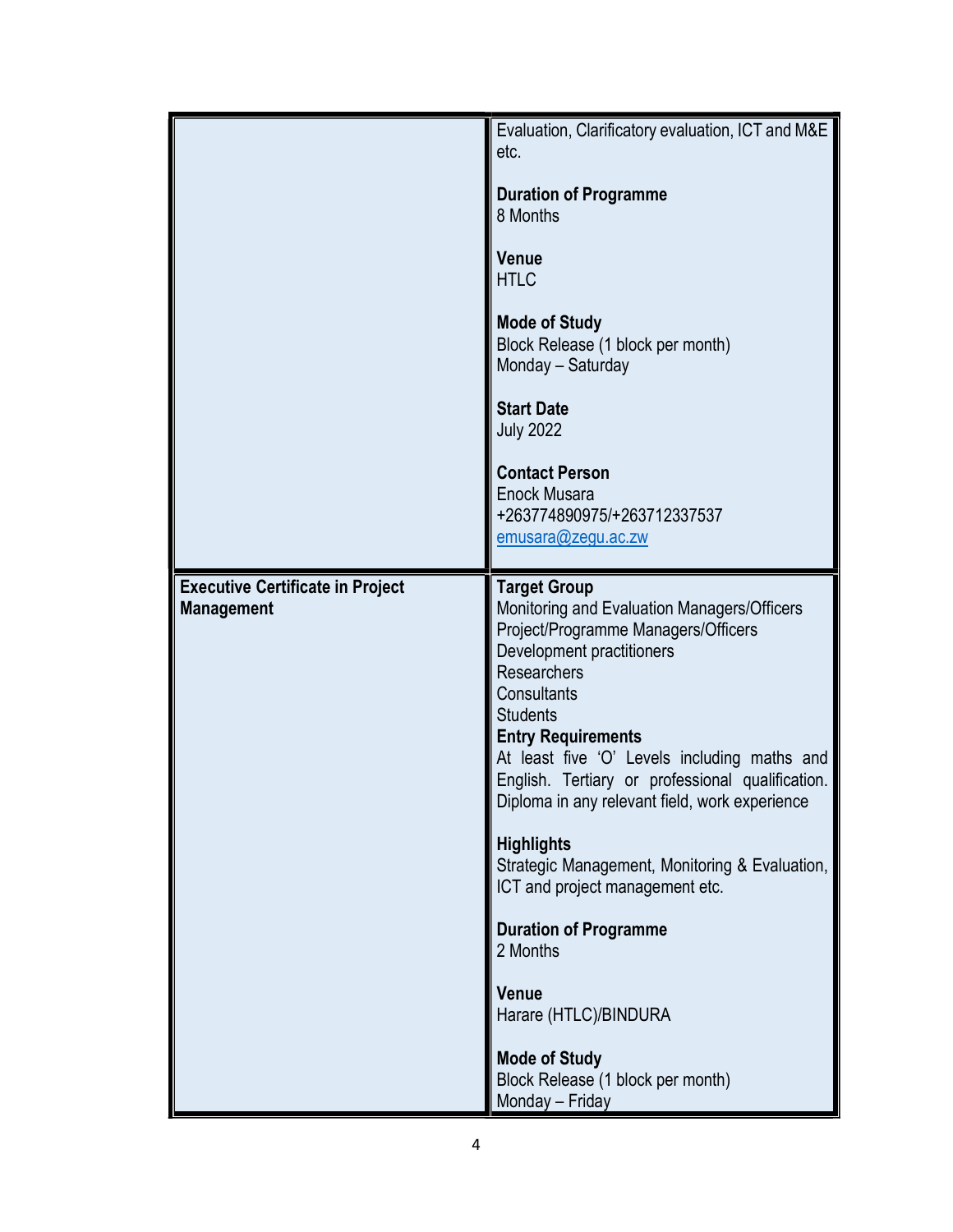|                                                                     | <b>OR</b><br>Weekends<br><b>Start Date</b><br><b>July 2022</b><br><b>Contact Person</b><br>E. Chagwedera 0773165666<br>echagwedera@zegu.ac.zw                                                                                                                                                                                                                                                                                                                                                                                                                                                                                                                                                                                                                            |
|---------------------------------------------------------------------|--------------------------------------------------------------------------------------------------------------------------------------------------------------------------------------------------------------------------------------------------------------------------------------------------------------------------------------------------------------------------------------------------------------------------------------------------------------------------------------------------------------------------------------------------------------------------------------------------------------------------------------------------------------------------------------------------------------------------------------------------------------------------|
| <b>Executive Certificate in Monitoring and</b><br><b>Evaluation</b> | <b>Target Group</b><br>Managers/Officers<br>Project/Programme Managers/Officers<br>Development practitioners<br>Researchers<br>Consultants<br><b>Students</b><br><b>Entry Requirements</b><br>At least five 'O' Levels including maths and<br>English. Tertiary or professional qualification.<br>Diploma in any relevant field, work experience<br><b>Highlights</b><br>Results Based Monitoring and Evaluation, Data<br>Analysis Techniques for Monitoring & Evaluation.<br><b>Duration of Programme</b><br>2 Months<br>Venue<br>(Harare) HTLC/BINDURA<br><b>Mode of Study</b><br>Block Release (1 block per month)<br>Monday - Friday<br>0R<br>Weekends<br><b>Start Date</b><br><b>July 2022</b><br><b>Contact Person</b><br>C Masona 0774857167<br>cmusona@zegu.aczw |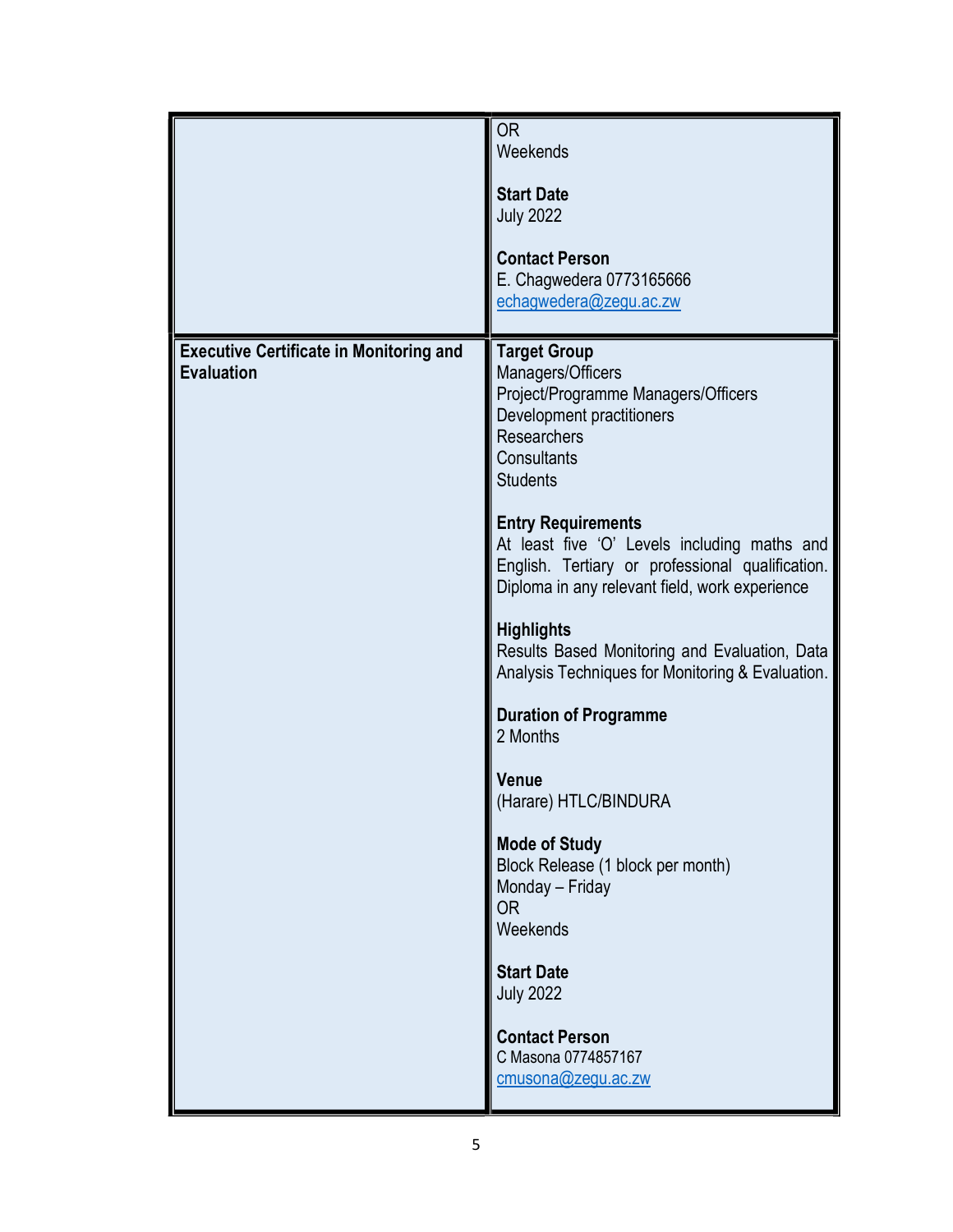| <b>Certificate in Finance for Non Finance</b><br><b>Managers</b>                     | <b>Target Group</b><br>Business Managers without or with limited<br>accounting background, SMEs Business Owners,<br>Aspiring Business owners and managers,<br>Business owners and Managers from other<br>established businesses,<br>Non finance students<br><b>Entry Requirements</b><br>At least five 'O' Levels including maths and |
|--------------------------------------------------------------------------------------|---------------------------------------------------------------------------------------------------------------------------------------------------------------------------------------------------------------------------------------------------------------------------------------------------------------------------------------|
|                                                                                      | English. Tertiary or professional qualification.<br>Diploma in any relevant field, work experience.<br>one must be able to read and write English<br>Language and appreciate basic operations of<br>mathematics                                                                                                                       |
|                                                                                      | <b>Highlights</b><br>The Accounting Framework: Basic concepts in<br>Accounting, Bank Reconciliations,<br><b>IAS</b><br>$\mathbf{1}$<br><b>Presentation of financial Statements</b>                                                                                                                                                    |
|                                                                                      | <b>Duration of Programme</b><br>3 Months                                                                                                                                                                                                                                                                                              |
|                                                                                      | Venue<br>(Harare) HTLC/BINDURA                                                                                                                                                                                                                                                                                                        |
|                                                                                      | <b>Mode of Study</b><br>Block Release (1 block per month)<br>Monday - Friday<br><b>OR</b><br>Weekends                                                                                                                                                                                                                                 |
|                                                                                      | <b>Start Date</b><br><b>July 2022</b>                                                                                                                                                                                                                                                                                                 |
|                                                                                      | <b>Contact Person</b><br>T. Nyawo 0774588936<br>tnyawo@zegu.ac.zw                                                                                                                                                                                                                                                                     |
| <b>Certificate in Basic Financial Management</b><br>for Small and Medium Enterprises | <b>Target Group</b><br>Business Managers without or with limited<br>accounting background, SMEs Business Owners,<br>Aspiring Business<br>owners<br>and<br>managers,<br>Business owners and Managers from other<br>established businesses,                                                                                             |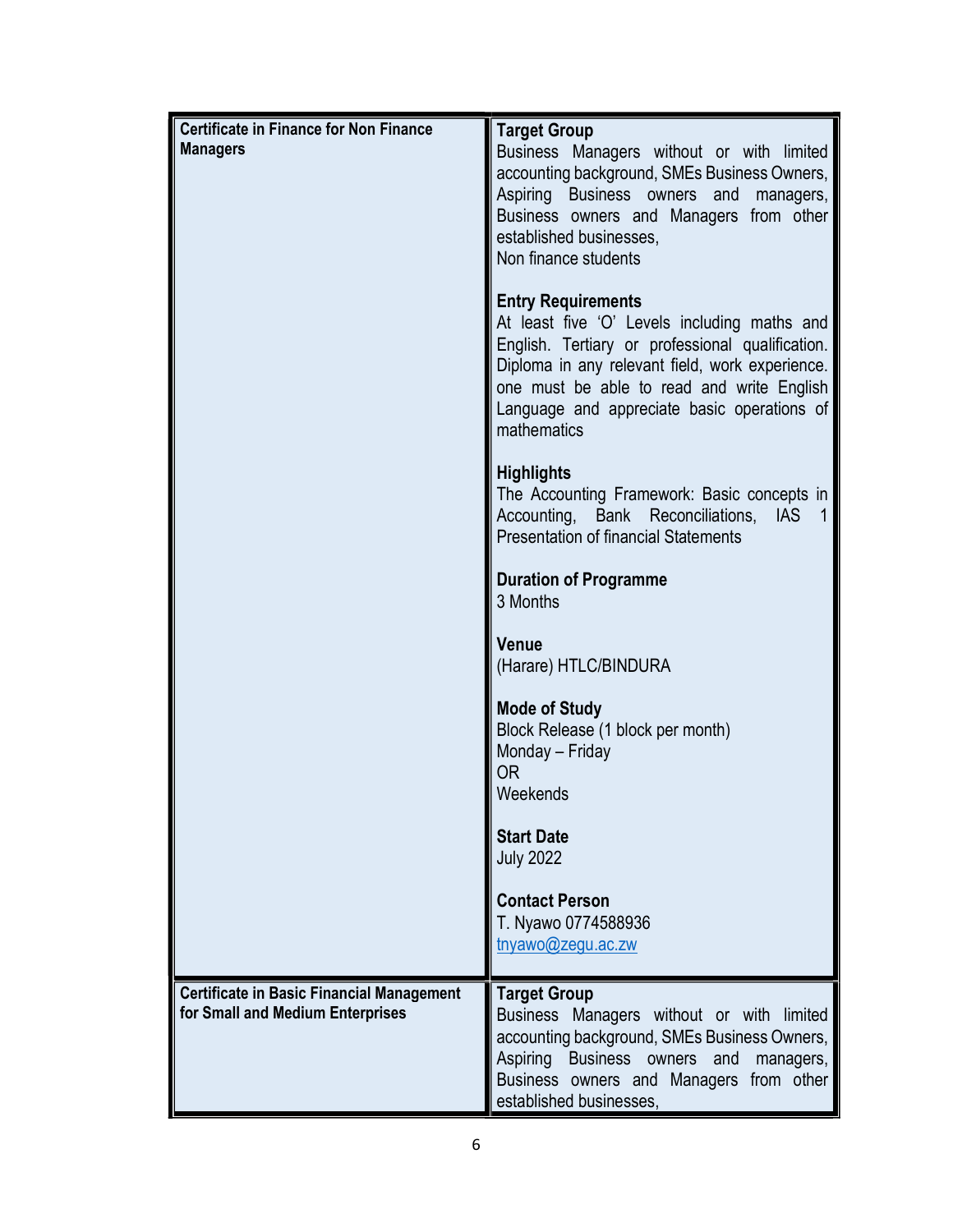|                                                                  | Non finance students                                                                                                                                                                                                                                                                         |
|------------------------------------------------------------------|----------------------------------------------------------------------------------------------------------------------------------------------------------------------------------------------------------------------------------------------------------------------------------------------|
|                                                                  | <b>Entry Requirements</b><br>At least five 'O' Levels including maths and<br>English. Tertiary or professional qualification.<br>Diploma in any relevant field, work experience.<br>one must be able to read and write English<br>Language and appreciate basic operations of<br>mathematics |
|                                                                  | <b>Highlights</b><br>Financial Management and Planning, Analysis of<br><b>Financial Statements</b>                                                                                                                                                                                           |
|                                                                  | <b>Duration of Programme</b><br>3 Months                                                                                                                                                                                                                                                     |
|                                                                  | <b>Fees</b><br>Total fees is USD150 including Exam fee<br>USD10 per module and registration Fee USD10                                                                                                                                                                                        |
|                                                                  | <b>Venue</b><br>(Harare) HTLC/BINDURA                                                                                                                                                                                                                                                        |
|                                                                  | <b>Mode of Study</b><br>Block Release (1 block per month)<br>Monday - Friday<br>0 <sub>R</sub><br>Weekends                                                                                                                                                                                   |
|                                                                  | <b>Start Date</b><br><b>July 2022</b>                                                                                                                                                                                                                                                        |
|                                                                  | <b>Contact Person</b><br>T. Nyawo 0774588936<br>tnyawo@zegu.ac.zw                                                                                                                                                                                                                            |
| Post Graduate Diploma in Higher and<br><b>Tertiary Education</b> | <b>Target Group</b><br>Technical and Teachers' college lecturers, University<br>lecturers,                                                                                                                                                                                                   |
|                                                                  | <b>Entry Requirements</b><br>To be eligible for admission, applicants must normally<br>have a degree in any discipline from a recognized<br>university.                                                                                                                                      |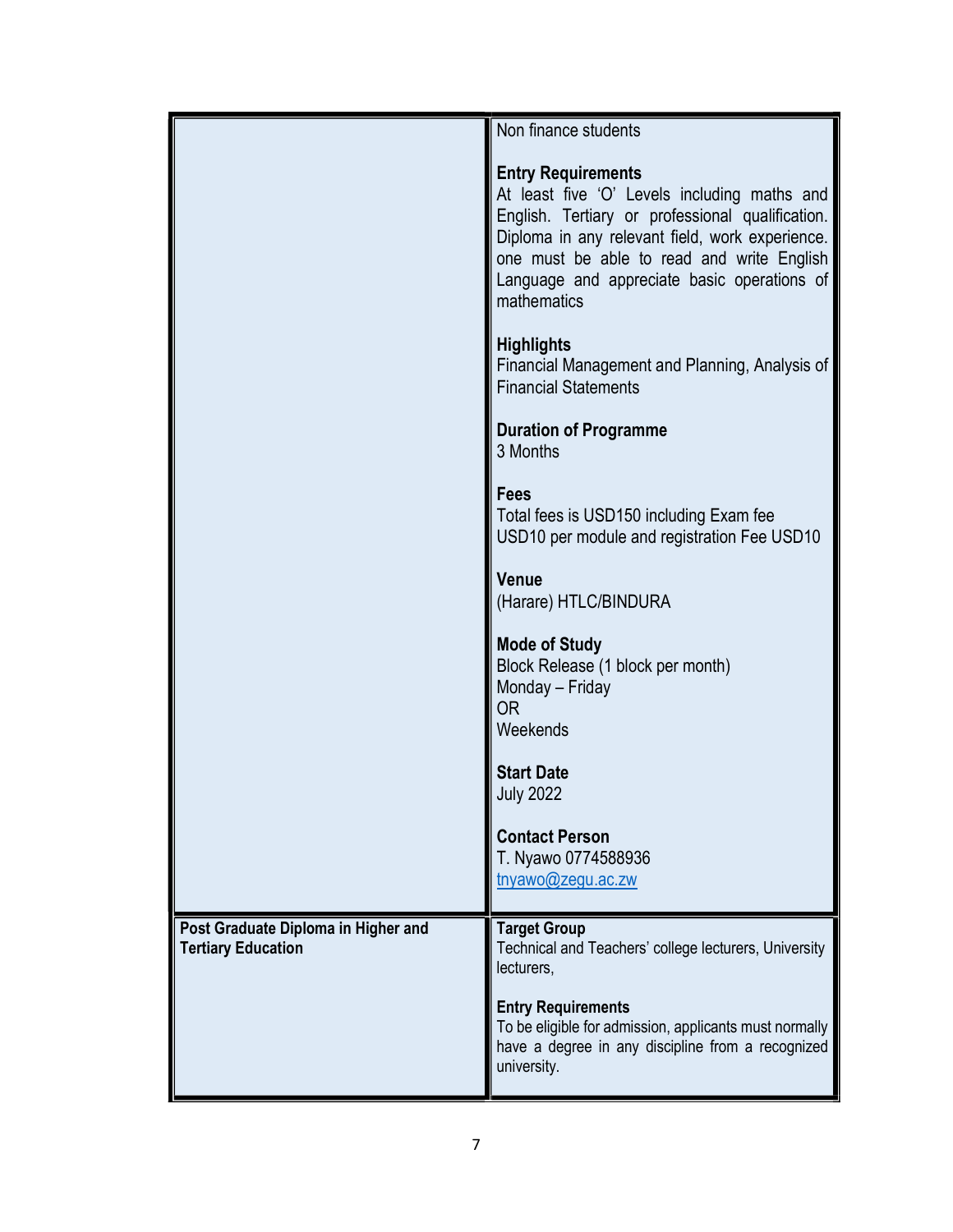|                                         | <b>Highlights</b><br>Lecturing, Higher and tertiary curriculum<br>development, educational research.                                    |
|-----------------------------------------|-----------------------------------------------------------------------------------------------------------------------------------------|
|                                         | <b>Duration of Programme</b><br>1 $\frac{1}{2}$ years (3 semesters)                                                                     |
|                                         | <b>Venue</b><br>Harare Teaching Learning Centre (HTLC) & Bindura<br>Campus                                                              |
|                                         | <b>Mode of Study</b><br>Block Release (Monday-Friday)                                                                                   |
|                                         | <b>Start Date</b><br><b>July 2022</b>                                                                                                   |
|                                         | <b>Contact Person</b><br>Dr P. Chimbunde Cell- 0773262363<br>pchimbunde@zegu.ac.zw                                                      |
| <b>School Leadership and management</b> | <b>Target Group</b><br>School directors, Early Childhood Development<br>(ECD) /Pre-school Directors.                                    |
|                                         | <b>Entry Requirements</b><br>To be eligible for admission, applicants must have 5<br>'O' Levels or Diploma/ Certificate in Education    |
|                                         | <b>Highlights</b><br>Supervision, Quality<br>Financial<br>assurance,<br>management, Decision making, conflict management<br>in schools. |
|                                         | <b>Duration of Programme</b><br>1 year (2 semesters)                                                                                    |
|                                         | Venue<br>Harare Teaching Learning Centre (HTLC) & Bindura<br>Campus                                                                     |
|                                         | <b>Mode of Study</b><br>Schools Holiday Block Release (Monday-Friday)                                                                   |
|                                         | <b>Start Date</b><br><b>July 2022</b>                                                                                                   |
|                                         | <b>Contact Person</b><br>Mr O. Musaniwa Cell- 0788447873<br>omusaniwa@zegu.ac.zw                                                        |